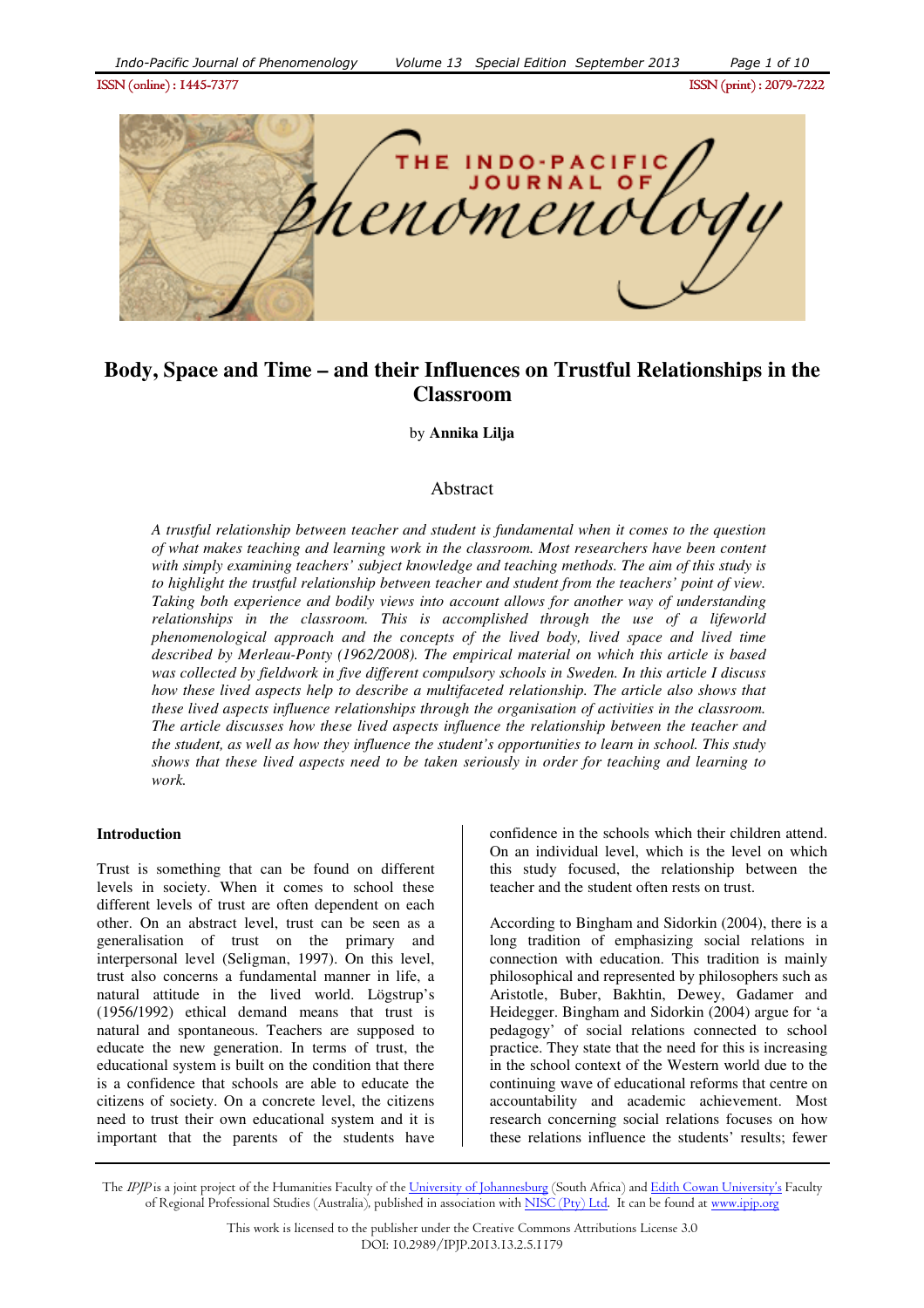researchers are interested in how these intersubjective relations are expressed (Aspelin & Persson, 2011; Biesta, 2009; Bingham & Sidorkin, 2004). Research examining the significance of relationships between teachers and students clearly shows that these relationships are important for the students' results and for their well-being (Jennings & Greenberg, 2009; Lee, 2007; Wentzel, Battle, Russel, & Looney, 2010). Frelin (2010) argues that the relational dimension of education, which involves the establishment and maintenance of educational relationships, is an underestimated and underresearched dimension of teachers' practice and professionalism. Her research results suggest that in order to exist, educational relationships in school often require conscious attention, rigorous work and delicate negotiations on the part of teachers. Fibaek Laursen (2004) confirms this picture in his research, which discusses teacher authenticity as the core of the teaching profession. Van Manen (1991/2003) also argues that teachers need to possess pedagogical tact, which consists of a complex mixture of abilities and competencies, in order to care of a child.

This article discusses how trustful relationships between teachers and students can be expressed. The aim is to contribute to a new way of looking at trustful relationships between teacher and student and to demonstrate that these relationships are multifaceted and complex.

#### **Theoretical frame**

## *The Lifeworld*

This study makes use of a phenomenological lifeworld approach. This approach suggests that the lifeworld is the reality that people take for granted in their lives. The lifeworld is something more than just the physical world; it is a complex and intertwined reality. The lifeworld is connected to a subject that experiences it, but who also lives and acts in the lifeworld (Bengtsson, 1999/2005). Edmund Husserl introduced the concept of lifeworld in an epistemological context. His ambition was to find the basis for an absolute and safe ground for scientific knowledge. The concept was further developed by Martin Heidegger, who used it in an ontological project. Heidegger's ultimate aim was to understand being. Maurice Merleau-Ponty also developed the idea of the lifeworld. Merleau-Ponty sought to understand the mediation of being by perception, and the ambiguous existence of being. In this sense, Merleau-Ponty's project was also ontological (Bengtsson, 1999/2005). According to Merleau-Ponty (1962/2008) we are to-the-world. This means that it is not possible to step out of the lifeworld; people simultaneously influence the world around them and are influenced by the world around them. For a

researcher, this implies that it is not possible to observe the world from the outside; instead the researcher is always part of the world. Husserl stated that humans lack distance from the world since they are primarily and spontaneously engaged in the world. Phenomena are never experienced as welldefined single objects that can be identified in a univocal way. Husserl calls this approach prepredicative (Bengtsson, 1998).

#### *Different relations*

The 'we-relation', as Schütz (1967/1980) terms it, means that both individuals are present and aware of the other's attention. In order to reach a 'we-relation', the teacher not only needs to see the student as a student, but also needs to see the student as the child or the young person that the student is from the point of view of his or her lifeworld. This situation also relates to what Schütz (1967/1980) calls the 'thouorientation'. When a teacher is 'thou-oriented', he or she understands different expressions of the student's experiences but the student is not directed towards the teacher. The 'thou-orientation' is thus one-sided. Schütz (1967/1980) also describes a 'theyorientation'. The object of a 'they-orientation' is a personal ideal type without any intrinsic reference to persons.

#### *The lived body, time and space*

The expression 'the lived body' is also taken from Merleau-Ponty and implies that we are our bodies. There is a difference between having a body and being a body. Our body is a subject and an object at the same time. Merleau-Ponty (1962/2008) provides a famous example of this duality:

My body, it was said, is recognized by its power to give me 'double sensations': when I touch my right hand with my left, my right hand, as an object, has the strange property of being able to feel too. We have just seen that the two hands are never simultaneously in the relationship of touched and touching each other. (p. 106)

The body is a special object. We can move other objects around and look at them from different angles but we cannot step out of our body and look at it from another direction. Our own body is the subject which moves things, and as such the body is not a thing, but the subject of the actions (Bengtsson, 1988/2001). The bodily and the mental aspects form a working unit that only can be separated by abstraction (Bengtsson, 1998). Our own body is our means of accessing the world and thus the world can only be experienced from different perspectives. The world is

The IPJP is a joint project of the Humanities Faculty of the University of Johannesburg (South Africa) and Edith Cowan University's Faculty of Regional Professional Studies (Australia), published in association with NISC (Pty) Ltd. It can be found at www.ipjp.org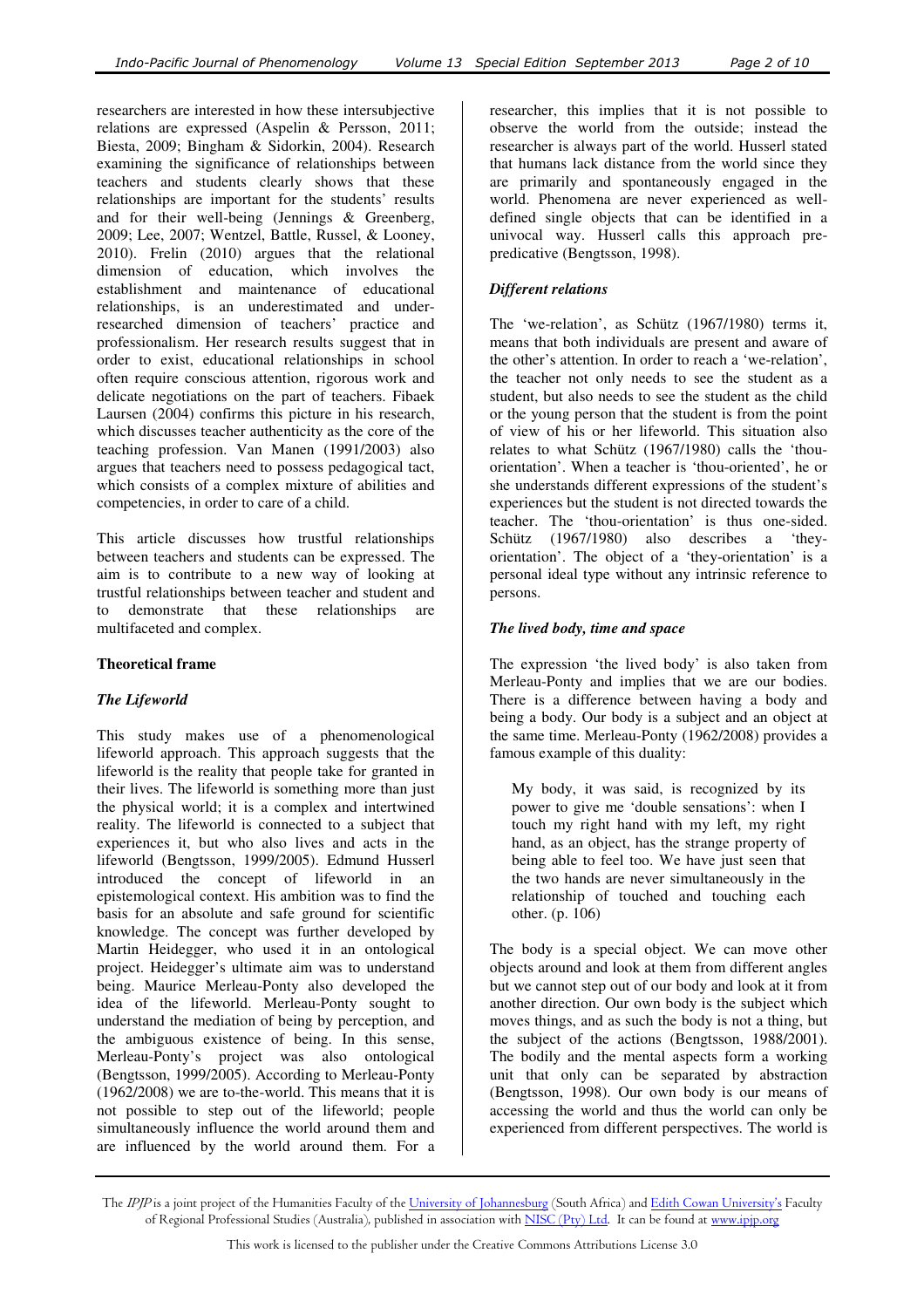always given in concrete and diverse situations with open horizons (Bengtsson, 1988/2001).

Merleau-Ponty (1962/2008) also provides the concepts of lived space and lived time. As a subject, our body is not in a room like a thing. Instead, it inhabits both the room and time. Lived space and lived time arise for my body through its being-to-theworld; that is, through its interaction and communication with the world (Bengtsson, 1988/2001). The body is related to and communicates with its surroundings. Time is open and related in different directions, both forward and backward. Memory, of course, has its focus on the past and planning focuses on what is to come. Lived time is related to our lives as subjects and includes our experience of time. Lived time is not something static but is an on-going movement that relates to the individual's being-to-the world. Space and time shape themselves in front of me in my activities. The geometrical room and chronological time do not constitute the foundation of lived space and lived time. However, the geometrical room and chronological time are attempts to imagine lived space and lived time and control them with mathematical constructions (Bengtsson, 1988/2001).

## *Trust*

Lögstrup (1956/1992) wrote about trust and the ethical demand. One of the aims of the ethical demand is that an individual has a responsibility to meet the other person in the way that is the best for him or her. A meeting is always a matter of power and of responsibility. When it comes to relationships between adults and children, the adult has more responsibility than the child to meet the other in an ethical way (Lögstrup, 1956/1992). According to Lögstrup (1956/1992), the normal way of meeting another person is to meet him or her with natural trust. Trust is more primary and fundamental than mistrust. Mistrust is something that must be pondered and justified, but this is not needed with trust. Trust is fundamental and spontaneous. It is part of being a human. Doing anything else would be hostile to life itself; our lives would wither if we met each other with mistrust. As a consequence of this, individuals take a risk in meeting another person since they expose themselves by showing trust. This way of looking at trust focuses on the natural attitude. The natural attitude implies that things and situations are taken for granted.

Despite the fact that the relationship is asymmetric, the relationship between teacher and student is something that exists between the two individuals and not within either of them. The ethical demand of Lögstrup (1956/1992) presupposes that the individual with the most power is tacitly required to use this

power for the other's best. Trustful relations between the teacher and the student are a foundation for teaching and necessary for teaching to work. Trustful relationships in school are necessarily mutual; if they are not mutual then they cease to be trustful relationships. Relationships built on mutual trust often withstand challenges.

#### **Method**

#### *Participants in the study*

The four participants in the study are teachers<sup>1</sup> who teach classes in Swedish compulsory schools. Karen has been a teacher for 30 years and at the time of the observations she taught ten-year-old students. Susanna has been a teacher for nine years and her students are seven and eight years old. Nils has been a teacher for eight years and his students are between twelve and fifteen years. He teaches Swedish and English. Sophie's students were twelve to thirteen years old during the observations. She has been a teacher for twelve years. These teachers were invited to participate in the study because they teach in the Swedish compulsory school system and because they work in schools situated in different types of residential and socio-economic areas.

The students in the classes were asked if they wanted to participate in the study and their parents were also asked and gave their permission. The teacher, the student and his/her parents all signed consent forms.

## *Context of the study*

The smallest school included in the study has approximately 170 students, while the largest school has about 700 students. One school is situated in a well-off area, while the other schools are situated in mixed areas. One of the schools has a large number of students from foreign countries. The schools themselves were not engaged in the study as the research was agreed upon by the teachers and the researcher. However, the headmasters did approve the observations.

## *Empirical data collection*

In this study observations were selected as the method of data collection. The lifeworld phenomenological approach does not specify a particular method of data collection. Instead, the method chosen should best suit the research question and the current lifeworld ontology. Interviews were considered as a method of data collection. However, a conversation about trustful relations must always take place in retrospect

<sup>1</sup>Teachers who work in grades one to five or six in Sweden commonly teach most subjects.

 $\overline{a}$ 

The IPJP is a joint project of the Humanities Faculty of the University of Johannesburg (South Africa) and Edith Cowan University's Faculty of Regional Professional Studies (Australia), published in association with NISC (Pty) Ltd. It can be found at www.ipjp.org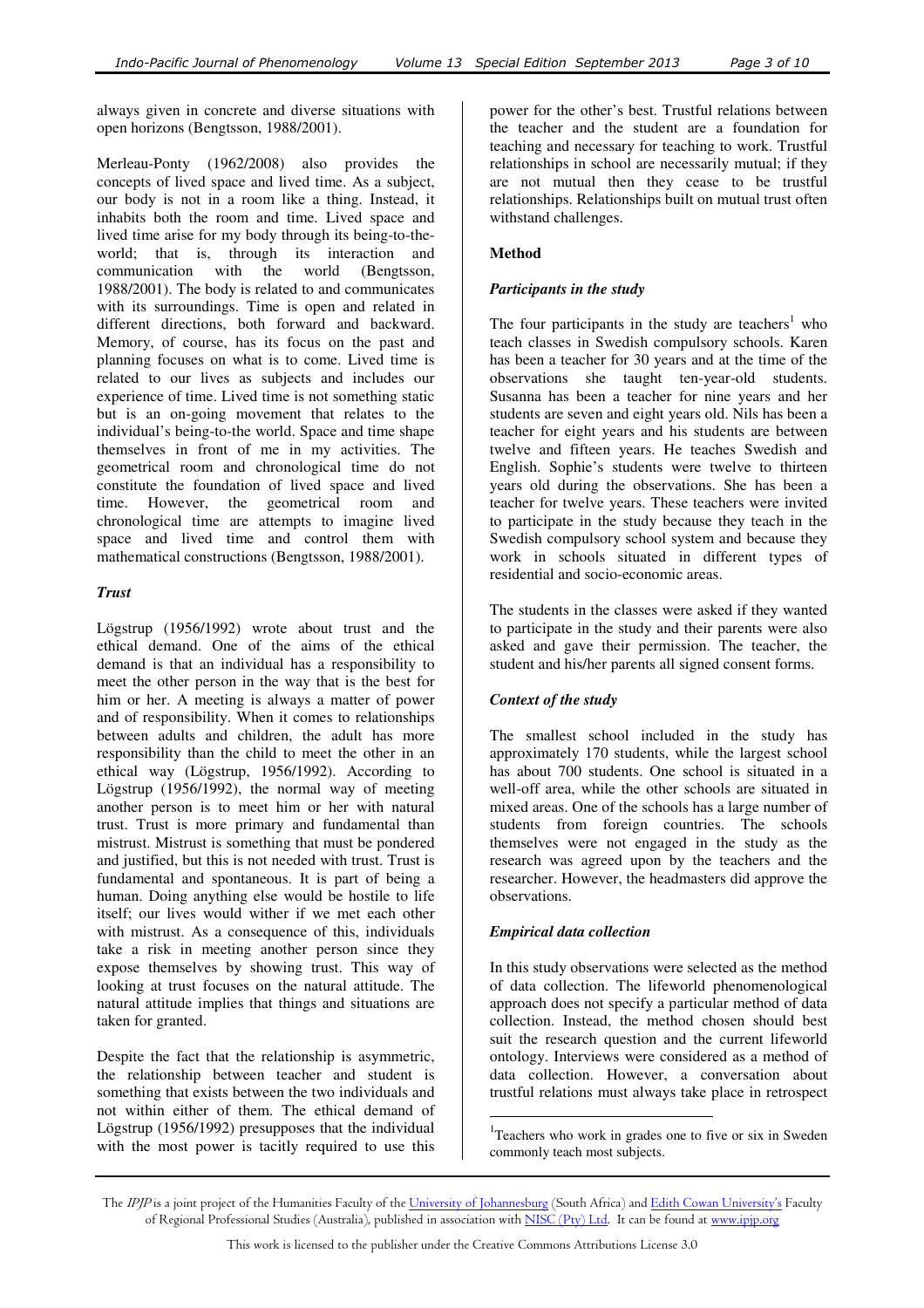and there is thus a risk that the discussion will focus on how the teachers want things to be rather than on what is actually happening. Using observations to collect data gives the researcher an opportunity to participate in people's lifeworlds. Observations are conducted while things are happening and it is therefore possible to observe both what teachers and students say, their gestures and facial expressions, and their actions. Since one of the aims of this study was to describe how a trustful relation between teacher and students can be expressed, it was decided that observations would be the most suitable method of data collection.

Each teacher was observed for some 30 hours during a period of approximately four months. In parallel with the observations, unstructured dialogues were also conducted with the teachers and with the students. The observations were written during classtime and the notes were typed the same day. The first interpretation was consequently done in the classroom when selecting what episode to observe and how to understand this episode. This was then followed by further interpretations during the analysis work. The teachers were given the chance to read the notes from the observations. Some of the teachers read all the notes and some of the teachers just read the notes from the first few of days. None of the teachers expressed any opinions about the notes. During the period of observation there were a lot of opportunities to discuss what happened in the classroom with the teachers and sometimes with the students.

For this article, selections of situations from four teachers in the study have been used to describe how the lived aspects of the body, space and time are of importance for the possibility of establishing trustful relations.

#### *Analysis*

This study is based on the assumption that actions, both verbal and non-verbal, directed towards the other, have meaning and can be interpreted. The actions observed in this study are viewed as an ongoing process that continues as long as the cooperation between the teacher and the pupil continues. The philosophy of Heidegger (1993) is a philosophy of action. He established the concept of pre-understanding, which implies that individuals are all already thrown into a world of meaning and must understand everything from within this world. Heidegger (1993) suggests that since actions are central for our existence, it is by actions that we understand each other. Heidegger (1993) also suggests that we understand the other both in the situation in which they are encountered and by the actions they perform (Johansson, 1999).

The lifeworld phenomenological approach has no fixed model for analysing empirical material (Bengtsson, 1999/2005). Instead, flexibility in relation to the phenomena (i.e., what is shown to the researcher) is considered important. For this study, the analysis process was similar to the hermeneutical circle and involved a constant oscillation between the part and the whole. This process took place during several readings of and discussions about the notes based on the observations. The aim within the lifeworld phenomenological approach is to try to understand the participants as subjects in a particular environment (Bengtsson, 2013).

This study takes its position from a lifeworld approach and the aim was therefore not to discover the subjective meaning of the participants' statements or behaviour. Instead, the study focused on that which was expressed, on the meaning seen in a special situation, in a specific context, at a particular time and in relation to other people (Bengtsson, 2013).

#### **Results**

## *The lived body*

Susanna is one of the teachers at Oak School. Her pupils are seven and eight years old. This afternoon, she only has her grade one students in the classroom, ten children in total. The other students in class have already finished their school day and are now in afterschool recreation. The group spends about forty minutes filling in their development plans<sup>2</sup>. When this is done they give the plans to Susanna. Once she has received all the papers, she asks the students to form a circle standing on the floor. They are going to jump in "2-leaps", which was their homework last week. They jump 2-4-6 and so on until 20. After that, they stand with their backs towards the centre of the ring and jump backwards until they are all in a clump in the middle, 20-18-16 and so on. Then it is time for the "5 leaps".

-Now, all of you can be cool, Susanna says. Click your fingers while we count. -I have an idea, Cornelia says. Half of us click our fingers and say five, and the rest clap their hands and say ten. -Okay, let's do as Cornelia suggests, Susanna

says. And the group of children starts counting in 5-leaps up to a hundred, while clicking and clapping.

 $\sqrt{2}$ <sup>2</sup> All students in Swedish compulsory schools have a development plan. This plan describes the student's goals in school and is filled in by the student and the teacher at least once each term. The development plan is discussed in a meeting between the student, the student's parents and the teacher, also once every term.

The IPJP is a joint project of the Humanities Faculty of the University of Johannesburg (South Africa) and Edith Cowan University's Faculty of Regional Professional Studies (Australia), published in association with NISC (Pty) Ltd. It can be found at www.ipjp.org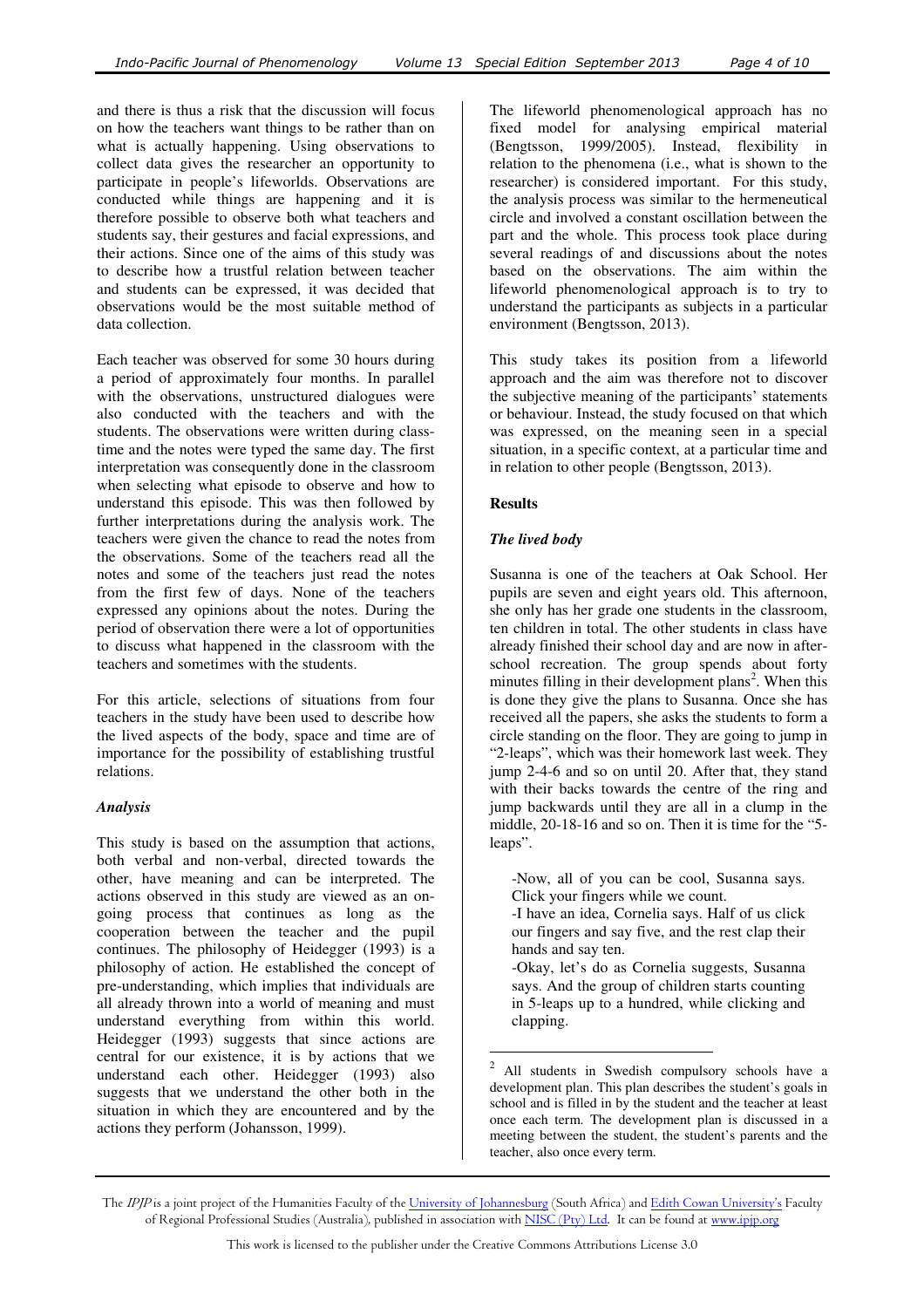After this, the students are quite exhilarated. Susanna lowers her voice and says that she wants them to fetch their reading books.

This situation serves as an example of Susanna using the students' lived body for a few different reasons. One of the reasons is that she wants the students to learn by feeling the 2- and 5-leaps in their body. It is a way to become familiar with numbers and they need this familiarity in order to be able to count and use the different rules of arithmetic. It is also a matter of organisation in the classroom; after having been seated at their desks for about 40 minutes concentrating and writing their development plans, the children need a break to be able to concentrate on reading their prescribed books, which they are going to do next. When Susanna regards her students' needs, she makes it possible for them to do what she thinks they need in order to learn in both mathematics and reading. Susanna views her students as embodied subjects; this is a part of her natural attitude. The students are not objects for her in this situation, as students can be when they and the teacher are in a 'they-orientation' (Schütz, 1967/1980). In this situation, the lived body is a subject in which both the body and the mind form a working unit. Susanna organises the lesson in a way that she believes gives the students the best chance of learning. By using time from the lesson to let the students learn number sense with the whole body, she makes a decision that results in students learning and enjoying the lesson. In this way, more students learnt and enjoyed the lesson than what would have occurred if she had just used a part of the students' lived bodies, the cognitive part, as is mostly done in school. The students in Susanna's class can trust that she does all that she can to give them the best possible opportunity to learn. According to the ethical demand, Susanna, who has the power to organise the lesson, has a responsibility to arrange the students' opportunities to learn in the way that is best for her students. The students in Susanna's class have been with her for one and a half years and know that she organises their learning in this way. This is not something that the students reflect on; instead it seems to belong to the students' natural attitude.

Nils works at Pine School. He is a Swedish and English teacher for seventh, eighth and ninth grade students. This lesson is with his eighth grade students and the subject is Swedish. When we arrive in the classroom, the chairs are on the desks and Nils starts to take them down while the students arrive. It is not quiet in the classroom when the lesson starts. Nils stands beside two boys who are talking and he puts his hands on their shoulders and asks them to be quiet. He then moves a bit and stands in front of the whiteboard. He just stands still waiting for the class. After a while, all the students turn towards Nils and

are quiet. He says hello and starts to talk about an essay the class has been writing.

By just standing and waiting he tells the class, without using words, that he wants their attention. After a while, they notice and do as Nils expects. Before this situation, waiting in front of the class, he turns to two boys and by putting his hands on their shoulders while asking them to be quiet, he reaches them in a closer way than if he just had talked to them. He uses his body to communicate with his students and this gives more emphasis than just the distanced communication of his voice. The lived body is related to and influenced by its surroundings. All the students know that they are supposed to be quiet when the lesson starts but they also understand that when someone just stands there looking at them in a classroom, it may mean that this person wants something. They understand his body language as well as knowing the rules of a lesson. It is the teacher's responsibility to see to it that the lesson starts.

In this situation the teacher first has a 'we-relation' with the boys he asks to be quiet. For a few seconds both parties are present and aware of each other. Then he has a 'thou-orientation' towards his students. He is aware of their experiences of this particular situation, he knows that they know that a lesson is about to begin. He is also aware of the students' expectations of him, that he is the one who will start the work. This is a part of their natural attitude. If Nils did not take this responsibility there would have been less time for the students to learn Swedish and their trust in the teacher's ability to give them opportunities to learn would presumably decrease. This would probably also influence the trustful relation between the teacher and the students.

## *Lived space*

At Elm School, Karen is a teacher and her students are ten years old and in the fourth grade. Every morning they start the school day with silent reading, each one reading from his or her own book, for about 20 minutes. Karen also reads while the students read. Before the lesson starts, Karen opens the classroom and turns on the CD-player and plays some calm music. While she prepares for the day in another building, her students arrive in the classroom. At eight o'clock, the lesson starts without Karen saying anything. She lights two candles and starts reading and so do the students. The music is still playing.

Karen tells me that she wants the day to start in a peaceful way and she uses the music and the candles to create a space of calm in the grey and boring classroom. The classroom is situated in a temporary pavilion that is set up in the schoolyard. Karen thinks

The IPJP is a joint project of the Humanities Faculty of the University of Johannesburg (South Africa) and Edith Cowan University's Faculty of Regional Professional Studies (Australia), published in association with NISC (Pty) Ltd. It can be found at www.ipjp.org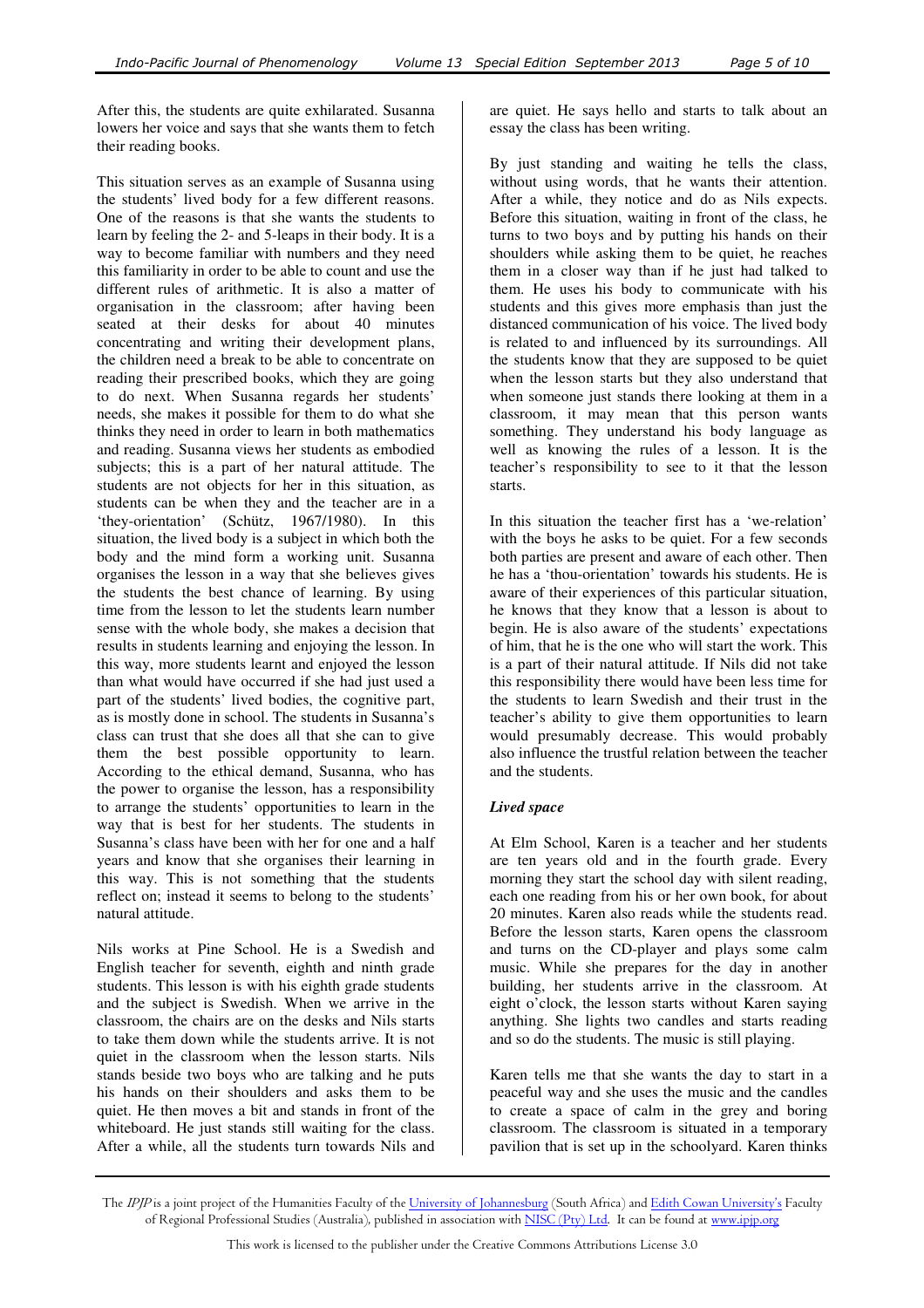this gives the students a good start to the day and that this gives them good opportunities to learn. By creating this peaceful room she is also creating something special for her students; they are worth the music and the candles. The students like this cosy start to the day, although they probably do not reflect on what Karen arranges for them. She also organises a good space for reading. The lived space is cosy and calm, even though the classroom is dull. The lived space appears before the students through their interaction with the room they inhabit.

A trustful relation between teacher and students is a foundation that allows teaching and learning to work. By exerting herself and creating a room that she thinks is good for her students, Karen sees her students not only as students but as individuals that are influenced by the surroundings. Karen takes responsibility for their learning environment, hoping to support the students' feelings of well-being as well as the opportunities for them to improve their reading ability. The students in Karen's class can trust that their teacher wants and works for their best in different ways. During this time she looks at them not only as cognitive beings, but also as lived bodies. By arranging the classroom in a way that she thinks is better for her students, she fulfils an ethical demand.

Sophie works at Spruce School, which is a big school with students aged six to fifteen. Sophie's students are in the sixth grade and their classroom borders a big corridor where the oldest students in the school walk and sit during the school day.

After a break, the class starts to work immediately. They are supposed to look in their OW-books<sup>3</sup> to know what work to do. Most students take their books and walk away from the classroom. They spread out in other spaces, such as small group rooms, the corridor and a study hall. Those who want help from the teacher stay in the classroom and those who think that they can manage on their own are allowed to work elsewhere. Sophie finds all of the students during the lesson because she takes a walk to the other spaces.

Sophie tells me that this way of organising the lessons works because she knows the students. She has been their teacher since third grade, and she trusts them. She also has a control system at the end of every week. She wants them to learn to take more and more responsibility for their own work and by using spaces other than the classroom, where the pupils can work without the teacher's inspecting eyes, she gives them responsibility and independence. This class occurs in

 $\overline{a}$ 

September, the beginning of the autumn term. Later, in November, when I come to the school after a twoweek break in observations, things have changed.

When it is time for a lesson with their 'own work', Sophie tells the class that they all must stay and work in the classroom. She has been away for training for two weeks and the class has had a supply teacher. During this period, the students have not taken responsibility for their own work. Sophie tells them that she is disappointed.

Sophie uses different rooms in the school in order to help the students learn how to take responsibility for their own work. This method of organisation works in a good way since it is built upon trust between the teacher and her students. When she is away, this system breaks down as the students, according to Sophie, do not have the same trust in the supply teacher and the supply teacher probably does not have the same trust in the students. The supply teacher is not important enough for the students to do what is expected of them during lessons. They take advantage of the situation and play around and chat instead of doing their work. They do not learn what they are supposed to learn. When Sophie comes back, she has to do something. She shows them that she is disappointed and that her trust in their ability to take responsibility for their own work is broken. To prevent the students from continuing to play around instead of working, Sophie wants them to stay in the classroom. She wants to encourage her students to work during the lessons and she uses the classroom to reach them all.

The room is shaped in front of the students by their activities. The corridor and the study-hall were rooms for work but then became rooms for chat and play instead of for work. The classroom remains a room for work. The teacher is there to see that the students work. Without saying or doing anything special there is an interaction between Sophie and her students that inhabits the room. Trust was initially mutual but in this case the teacher lost her trust in the students' wishes to take responsibility for their work. Her responsibility is to make sure that the students do their work in order to be able to learn. To accomplish this Sophie uses lived space. She gave the students her trust to do their work outside the classroom so they could create rooms for study through their lived relations in the room.

## *Lived time*

The example mentioned above, when Nils has to wait for his students to become silent, is what happens in most classrooms, including Karen's classroom. All the students are sitting at their desks after the break

 $3$  Own-work book is a book where the students plan what to do during the week to reach the goals that the teachers have set.

The IPJP is a joint project of the Humanities Faculty of the University of Johannesburg (South Africa) and Edith Cowan University's Faculty of Regional Professional Studies (Australia), published in association with NISC (Pty) Ltd. It can be found at www.ipjp.org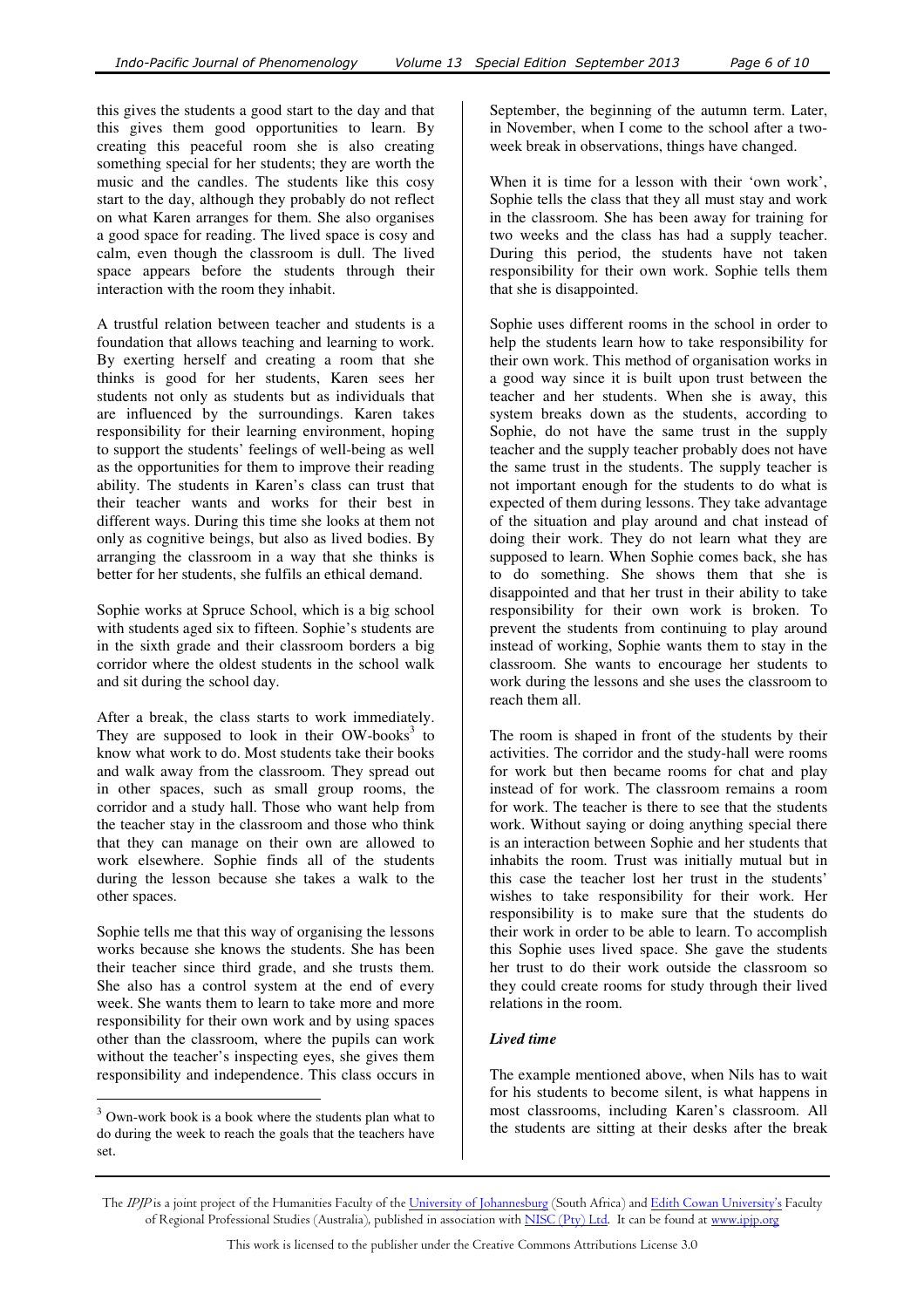but they are speaking and they are not facing towards the teacher.

- It's time to start now, Karen says. But she still has to wait.

- Okay, she says. Now I want you to feel that the break is over and that the lesson has started. She still has to wait another second before it is quiet in the room.

Time is lived but it is chronological time that shows when it is time for the lesson to start. However, Karen's students are still in 'break time'. Different dimensions of time, the past, the present and the future, are experienced in varying ways by different persons. In the example above, the students still have a break, while Karen is ready to begin, eager to use the time for the students' learning. The moment is experienced in different ways. The lived time is not static, but an on-going movement that relates to each particular being-to-the world. Time-for-break is supposed to become time-for-work and it is Karen's responsibility to make this happen. In a trustful relationship, the students in Karen's class can depend on their teacher taking the responsibility for starting the lesson and Karen can trust that the students will respond to the request and move from 'break time' to 'lesson time'. This is what happens several times every day in both the students' and the teachers' school lives. When this interaction between teacher and class works, it is a trustful relationship; this procedure is a part of the natural attitude.

The school day is organised into lessons and breaks, and it is the clock and the teacher that give the signal for when it is time for another activity. As the time is shaped in front of the various individuals in their activities, a lesson can feel like an eternity for a student but for the teacher it is too little time for everything he or she wants to accomplish. It is of importance that the teacher is aware of the students' lived time and of how the students experience time. For teaching to work, the teacher needs to handle this knowledge in a way that leads forward so that possibilities for learning can be achieved.

Another example occurs in Nils' teaching in Pine School. It is a Wednesday afternoon in springtime. The ninth-grade students are taking their national tests in Swedish. The lesson is just about to end but before the students leave, Nils says to them:

-First lesson tomorrow morning, we will have another test like this. Last Thursday, only four of you came on time, and tomorrow I may be fair and wait for five minutes, but then I will lock the door and I won't open it until the lesson ends.

In this situation, both the teacher and the students have a 'thou-orientation'; both parties see the other's experiences from within his or her own stream of consciousness. Nils talks to the class as a whole and the students look at him and listen. What is shown in this situation is a seriousness and frankness from the teacher and from the students.

Most students in this class are late for their lesson. What they are doing during the break is more important to them than the lesson, even though they have national tests. Maybe they allow themselves to stay in break time longer than the schedule allows because they do it together, the students' lived time is dependent upon their interaction with the world. To lock the door is a simple way to make the students understand that it is the chronological time that rules, not the students' lived time. It is also a way of showing the students that the lessons and their learning are important. Furthermore, it is a way to show that those who arrive on time deserve to write their test in peace and quiet. Since many of the students do not respect the time when the lesson starts, Nils has to organise his teaching in such a way to ensure that they arrive on time.

Nils takes responsibility for doing what is best for the students and tries to put an end to them being late. He probably understands his students' situation and he also realises that if he does not act, there is a risk that these students will continue to be late. That would not be optimum for their opportunities to learn. In a trustful relationship the students in Nils' class take for granted that their teacher organises the teaching in a way that is for their best.

## **Discussion**

Often, when discussing teaching and learning, the relationship between the teacher and the subject content and the relationship between the student and the subject content are highlighted. The results in this study show that the relationship between the teacher and the student is also important both in terms of the student's opportunities to learn as well as in terms of the student's wellbeing. A trustful relationship is a necessary condition for teaching and learning to work.

In the ethical demand, as Lögstrup (1956/1992) describes it, trust is fundamental and spontaneous. It is also presupposed that the one with most power (the teacher in the school context) uses this power for the best interest of the other (the student). This is what the teachers in this study do in the described situations. They do not only think about teaching their subject and simply expecting their students to learn. They care about the whole student, not only in relation to learning but also in relation to the student's

The IPJP is a joint project of the Humanities Faculty of the University of Johannesburg (South Africa) and Edith Cowan University's Faculty of Regional Professional Studies (Australia), published in association with NISC (Pty) Ltd. It can be found at www.ipjp.org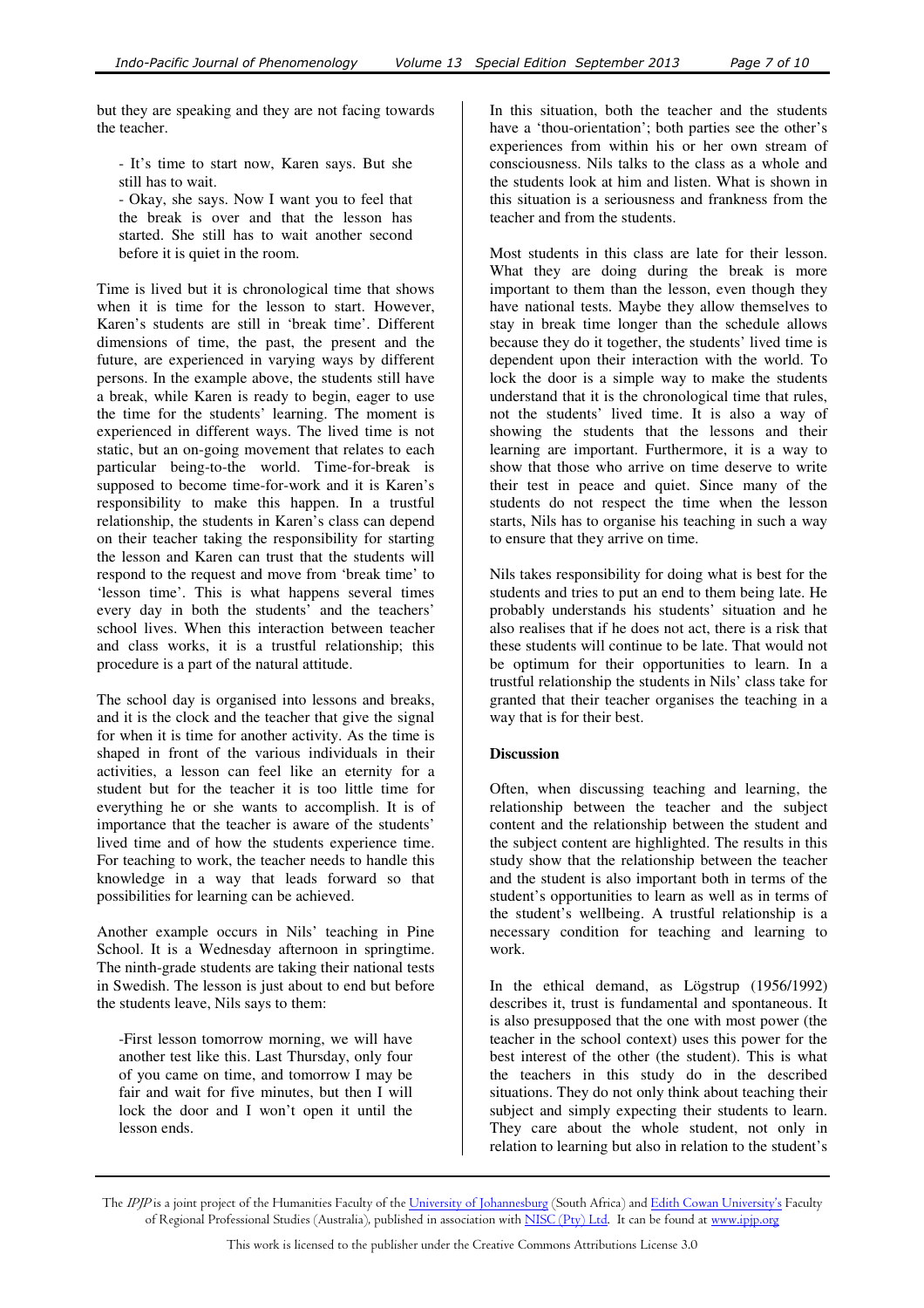wellbeing. The students can trust that the teachers follow the ethical demand. In a pre-predictive way the teachers accept and use the fact that the body, space and time are lived. The exception is the situation when Sophie's class had a supply teacher for two weeks. According to Sophie, the supply teacher and the class did not establish a trustful relationship; instead both parties mistrusted each other. Notwithstanding the fact that the ideals of accountability, efficiency, best practice and results currently dominate schooling in the Western world (Bingham & Sidorkin, 2006), the teachers in this study show their engagement and their genuine will to create a way of teaching that is in the students' best interests. They are aware of and take into account the students' lived bodies and the meaning of lived space and lived time. The effort to find the balance between freedom and control is constantly present. In this work, the teachers' ambition to understand their students as whole human beings in the world is a valuable resource; for example, being aware of the needs of the students' path through school and creating as good an opportunity as possible for the students to learn. A limitation in this study is, of course, that the teachers who participated are teachers who feel so confident in their work and have such good relationships with their students that they want to open their classrooms to an observer. Not all teachers are able to or interested in creating trustful relationships with their students to the same extent as the teachers in this study.

Using these excerpts showing common situations from different classrooms, I want to emphasise both how trustful relationships between teacher and student can be expressed and how the lived aspects of the body, space and time form part of a trustful relationship. The results show that the lived notions open up a many-sided picture of these relationships. The notion of 'lived' indicates that these aspects are not something static but an on-going movement that relates to the individuals' being-to-the-world. Cognitions and body are intertwined in the teachers' activities. As mentioned earlier, these trustful relationships cannot be taken for granted. Instead, they are something that the teachers in the study work with almost all the time, both while teaching and during breaks. The teacher works in a pre-predictive way. In other words, his or her experience is a part of a whole and the relational work is often performed without the teacher thinking about this work. We understand the other directly, without searching in the life of our inner soul and also without searching in the other's inner life. We perceive the other directly without using cognitive means (Bengtsson, 1988/2001, 1999/2005).

I want to stress that these lived aspects of trustful relationships also influence how work in school is

organised. For example, when the teacher realises that her students are tired after sitting at their desks and that they need to move, or when the teacher organises a grey and dull classroom in such a way that it becomes a pleasant and attractive working environment, or when the teacher understands that his students' lived time needs to be interrupted by him. These lived aspects influence the relationship between the teacher and the students when the teacher talks to the student without using words and when the teacher uses different spaces to give the students responsibility. They influence the students' conditions for learning when the teacher takes responsibility for the working environment, both when it comes to the physical space and to the relationships between the students. They also influence the relationships between the teacher and the students in the classroom by ensuring that the teachers gives independence when possible and sets boundaries when necessary.

The method used in this study involved the observation of five teachers' work with their students. Using this method in a lifeworld phenomenological approach gives an opportunity to describe what is shown, as the lifeworld is connected to a subject that experiences it but also lives and acts in it (Bengtsson, 1988/2001). The strength of a method that involves observation is that it gives access to what the teachers actually do when teaching and not only what they say that they do. However, when taking notes there is a risk that episodes are missed while writing about earlier happenings. Video recording could be a method that decreases this risk.

When a particular individual's lived experience is not taken into consideration the trustful relationship does not work and the teacher must put a lot of time and energy into controlling the students, asking them to be quiet, to listen and to work. Controlling the students is part of the teacher's responsibility but the control must be combined with trust by taking the lived experiences of the student into consideration. The students need to trust that the teacher has their best interests in mind in relation to their learning and their working environment, as well as in relation to the relationships between the teacher and the students and the relationships between the students.

Relational work is a large part of teaching, and it requires the teachers' attention, rigorous work and negotiations (Frelin, 2010). There is thus a need for more research in this area. The purpose of school is to help students reach the goals in the national curriculum, and trustful relationships between teachers and students form a crucial part of the journey of achieving these goals. The lived aspects are important tools in making this journey as good as possible for the student. Relational work is a big part of teaching and it is therefore important that these

The IPJP is a joint project of the Humanities Faculty of the University of Johannesburg (South Africa) and Edith Cowan University's Faculty of Regional Professional Studies (Australia), published in association with NISC (Pty) Ltd. It can be found at www.ipjp.org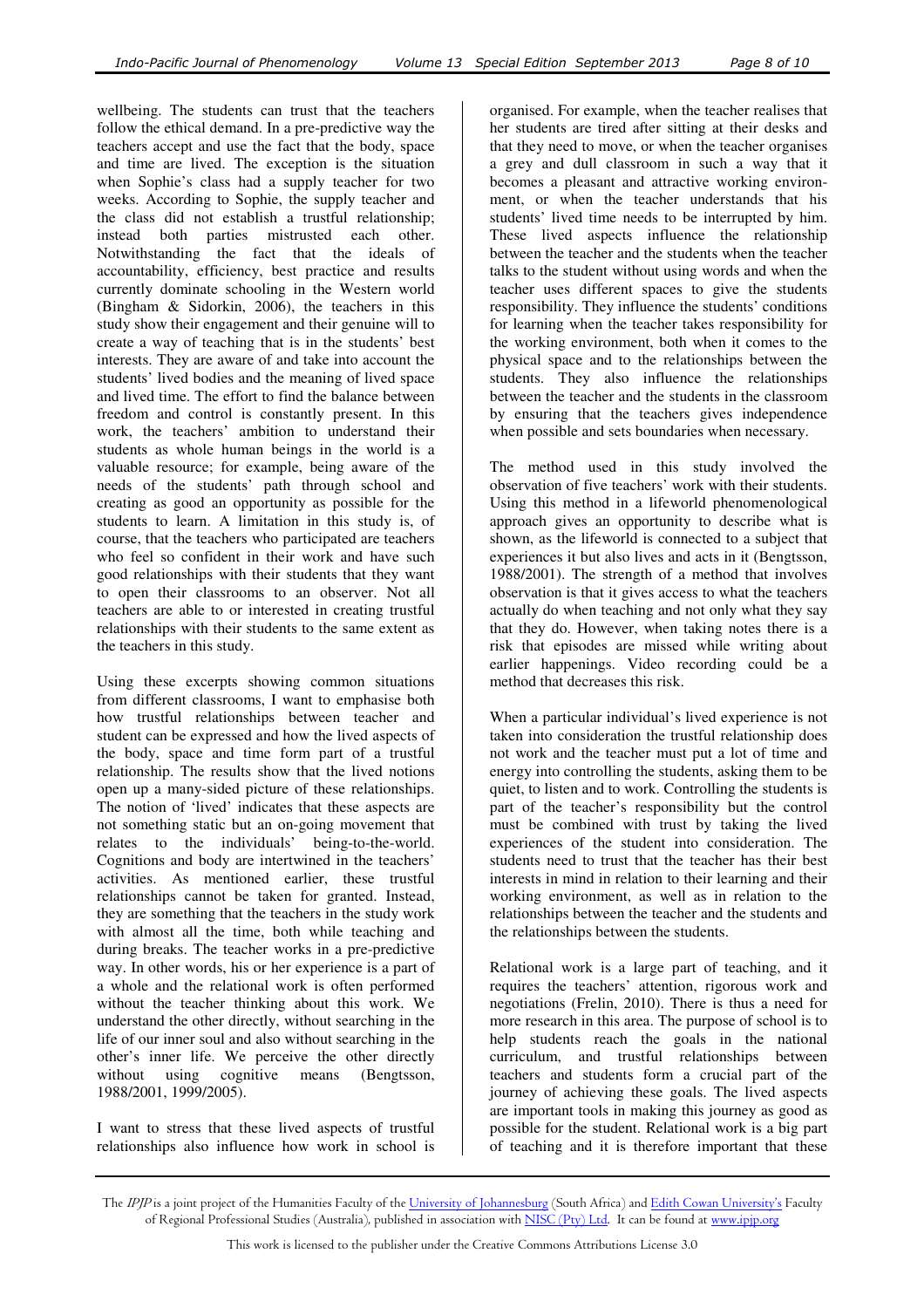aspects (such as describing how relationships between teachers and students in school can be expressed) receive as much research attention as things such as subject content and teaching methods. These situations show that teaching and learning in school are not mechanical acts that can be planned in detail.

It is clear that we all are *to the world*, although in different ways. Teaching and learning are acts that are influenced by the teacher's and the students' lifeworlds.

#### **Referencing Format**

Lilja. A. (2013). Body, space and time – and their influences on trustful relationships in the classroom. *Indo-Pacific Journal of Phenomenology, 13* (Special Edition, September: *Lifeworld Approach for Empirical Research in Education – the Gothenburg Tradition*), 10 pp. doi: 10.2989/IPJP.2013.13.2.5.1179

#### **About the Author**



Annika Lilja (PhD) works in the Department of Pedagogical, Curricular and Professional Studies at the University of Gothenburg, Sweden. She also serves as a manager of school development and teacher in an elementary school in Partille, Sweden.

E-mail address: annika.lilja@ped.gu.se

#### **References**

- Aspelin, J., & Persson, S. (2011). *Om relationell pedagogik.* [About relational pedagogy]. Malmö, Sweden: Gleerups.
- Bengtsson, J. (1988/2001). *Sammanflätningar, fenomenologi från Husserl till Merleau-Ponty.* [Intertwinings. Husserl's and Merleau-Ponty's phenomenology]. Göteborg, Sweden: Daidalos.
- Bengtsson, J. (1998). *Fenomenologiska utflykter. Människa och vetenskap ur ett livsvärldsperspektiv*  [Phenomenological excursions. Human beings and scientific research from a lifeworld perspective]. Göteborg, Sweden: Daidalos.
- Bengtsson, J. (1999/2005). En livsvärldsansats för pedagogisk forskning. In J. Bengtsson, (Ed.), *Med livsvärlden som grund.* [With the lifeworld as ground. Contributions to the development of a phenomenological lifeworld approach in empirical educational research] (pp. 9-58). Lund, Sweden: Studentlitteratur.
- Bengtsson, J. (2013). With the lifeworld as ground. A research approach for empirical research in education: The Gothenburg tradition. *Indo-Pacific Journal of Phenomenology, 13* (Special Edition, September: *Lifeworld Approach for Empirical Research in Education – the Gothenburg Tradition*)*,* 18 pp. doi: 10.2989/IPJP.2013.13. 2.4.1178
- Biesta, G. (2009). Good education in an age of measurement: On the need to reconnect with the question of purpose in education. *Educational Assessment, Evaluation & Accountability, 21(1), 33-46.*
- Bingham, C., & Sidorkin, A. M. (2004). *No education without relation.* New York, NY: Peter Lang Pub.
- Fibaek Laursen, P. (2004). *Den autentiske läraren. Bli en bra och effektiv undervisare om du vill.* [The authentic teacher. Be a good and effective educator – if you want]. Stockholm, Sweden: Liber.
- The IPJP is a joint project of the Humanities Faculty of the University of Johannesburg (South Africa) and Edith Cowan University's Faculty of Regional Professional Studies (Australia), published in association with NISC (Pty) Ltd. It can be found at www.ipjp.org